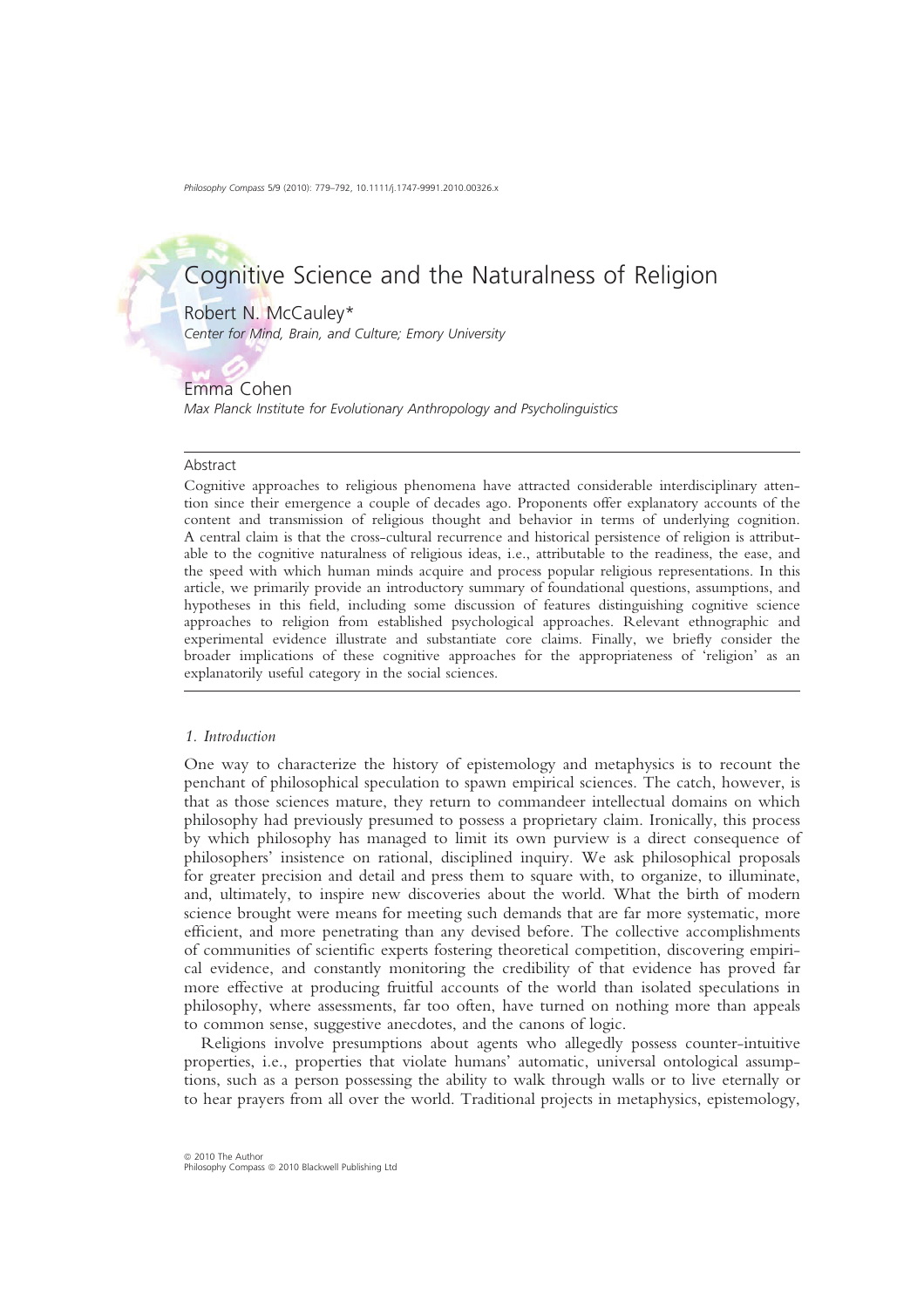and the philosophy of religion offer familiar means for handling such materials. They address questions about the properties of such agents, the plausibility of such configurations of properties in agents, the evidence for the existence of agents with such properties, and the status of linguistic usage pertaining to all of this. But, finally, most of these philosophical undertakings address aspects of religion's conceptual infrastructure rather than anything very directly connected with popular religious belief and practice.

In contrast, naturalists focus on explanatory theories of religion. Naturalism in philosophy demands that philosophical proposals exhibit a healthy respect for the methods and findings of the empirical sciences – especially when those philosophical proposals address the same domains those sciences do. Where, then, might a science of religion begin? Prima facie, religion looks like a topic for which the social sciences and cultural anthropology, in particular, are most appropriately suited, and dominant explanatory theories in these disciplines would serve as perfectly proper points of departure. The problem, however, is that, for the past 30 years, cultural anthropology has favored interpretive over explanatory approaches to culture. Suffice it to say, formulating empirically testable theories that address explanatory questions has not been a high priority. Those cultural anthropologists who have retained a vision of the discipline's scientific mission have suggested that students of culture look to its psychological foundations, where explanatory theorizing and experimental testing have thrived during exactly the same period. See, for example, Sperber's (1975). Subsequent research along these lines has indicated that the cognitive and psychological sciences offer valuable resources for explaining components of culture, including religion.

In this article, we explore the core theoretical assumptions of the new cognitive science of religion (CSR) and some of the resulting hypotheses. CSR has emerged in the past two decades as an interdisciplinary and explanatory approach to religion, focusing on the cognitive foundations of religious beliefs and practices, and, in particular, on recurrences and variations of patterns across cultures. We begin by contrasting the field with established approaches to the psychology of religion and specifying what is distinctive about CSR's empirical purview. The remainder of the article reviews both theoretical proposals that have been offered to account for the form and spread of religious belief and practice, and some illustrative case studies of empirical work in the area. For a complementary introduction to specific programs of research, we refer the reader to Justin Barrett's recent review of the empirical literature (2007).

## 2. Cognitive Science of Religion

At its core, religion seems to involve individual experience. Such individual-level phenomena appear to provide a natural opening for a psychology of religion. Yet, for a host of reasons having to do with their character, their eliciting conditions, their special cultural status, and more, religious experiences do not readily submit to the standard techniques of psychological experimentation. In the seminal text in the area, The Varieties of Religious Experience, William James takes a different approach. He catalogs an enormous assortment of experiences reported in the history of religions, examining and evaluating numerous explanatory proposals, and advancing hypotheses of his own. James' shadow has loomed over subsequent work on religion within experimental psychology. Sorting through materials like the immense collection James surveys has occupied and inspired generations of researchers. Much of that work, however, retains two features of James' approach from which contemporary cognitive theories diverge.

The first is James' presumption that religious experience is fundamentally affective: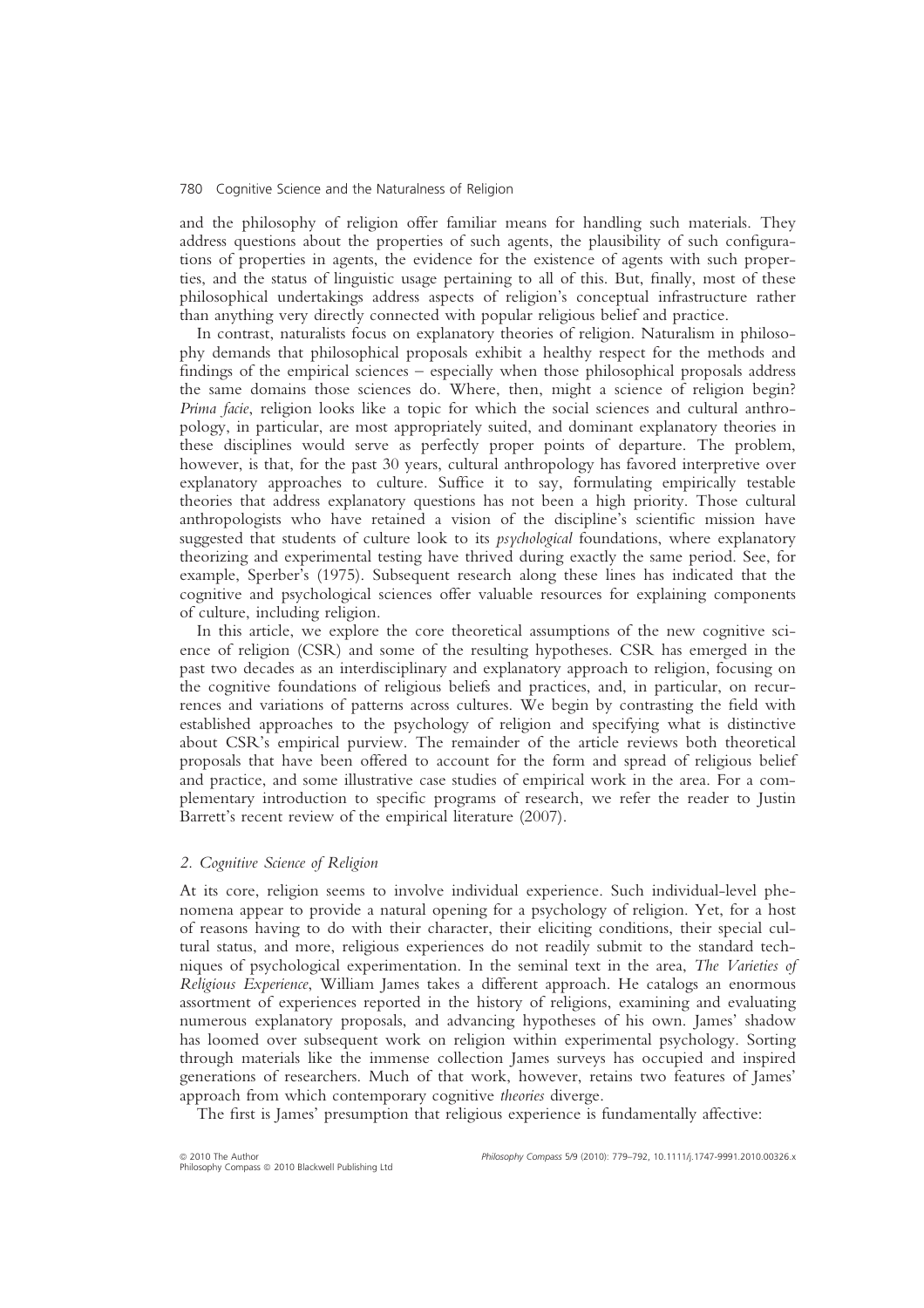... you suspect that I am planning to defend feeling at the expense of reason, to rehabilitate the primitive and unreflective...

To a certain extent I have to admit that you guess rightly. I do believe that feeling is the deeper source of religion, and that philosophic and theological formulas are secondary products. (James 1902 ⁄ 1929, 422)

Cognitivists diverge not because they reject these claims. Barrett and Keil (1996), Slone (2004), and Tremlin (2006), for example, suggest that the 'theologically correct' religious conceptions that people affirm during their offline, conscious reflection substantially differ from the much more anthropomorphic representations that they deploy in their intuitive, moment-to-moment, online reasoning. The former far exceed the latter with respect to both the number of counter-intuitive features that they incorporate and the inferential difficulties that they present. Nor do cognitivists hold that religious emotions are irrelevant. They do argue, however, that explanations that focus on emotion will be unable to make much sense either (i) of the religious convictions of the substantial percentage of religious people who have not experienced any peculiarly religious emotion, or (ii) of the forms that their religious representations take.

This leads directly to a second front on which contemporary cognitive theorists diverge more drastically from James' approach. At the outset of *The Varieties*, James declares:

I speak not now of your ordinary religious believer, who follows conventional observances... His religion has been made for him by others, communicated to him by tradition, determined to fixed forms by imitation, and retained by habit. It would profit us little to study this second-hand religious life. We must make search rather for the original experiences which were the patternsetters to all this mass of suggested feeling and imitated conduct. (1902/1929, 7–8, emphasis added)

James holds that most everyday religious experience is but a pale imitation of the originating experiences of the religiously gifted. This may be true, but if it is so, then, cognitivists would argue, James himself has provided grounds for skepticism about the relevance of the originating experiences to an enhanced understanding of conventional religious patterns, which are 'communicated... by tradition, determined to fixed forms by imitation, and retained by habit.' On James' own account, it is those processes that shape and inform the vast majority of people's religious experiences, beliefs, and practices. James' strategy of studying the varieties of (extraordinary) religious experience constantly risks doing so at the cost of its relevance to studying (and explaining) *most* religious experience. In contrast to James' approach, then, cognitivists examine both cognitive and affective dimensions (as opposed to affective dimensions only) of commonplace (as opposed to extraordinary) patterns of religious experience, cognition, and conduct.

Taking inspiration from Sperber's (1996) proposals, first, that culture is usefully understood as a combination of distributions of public representations in the world and distributions of mental representations in populations of human minds and, second, that its study, therefore, can be usefully understood (at least in part) as an epidemiology of beliefs, cognitive scientists of religion examine the cognitive and psychological predilections of human minds that shape just those processes of cultural transmission to which James alludes but to which he gives much less attention. These researchers (such as Boyer 1994, 2001, 2003; Barrett 2000, 2004; Atran 2002; McCauley 2003) hold that religious forms are by-products of domain specific psychological capacities that have arisen on the basis of considerations that neither have anything to do with religion nor with one another (see also Pyysiäinen and Hauser 2010).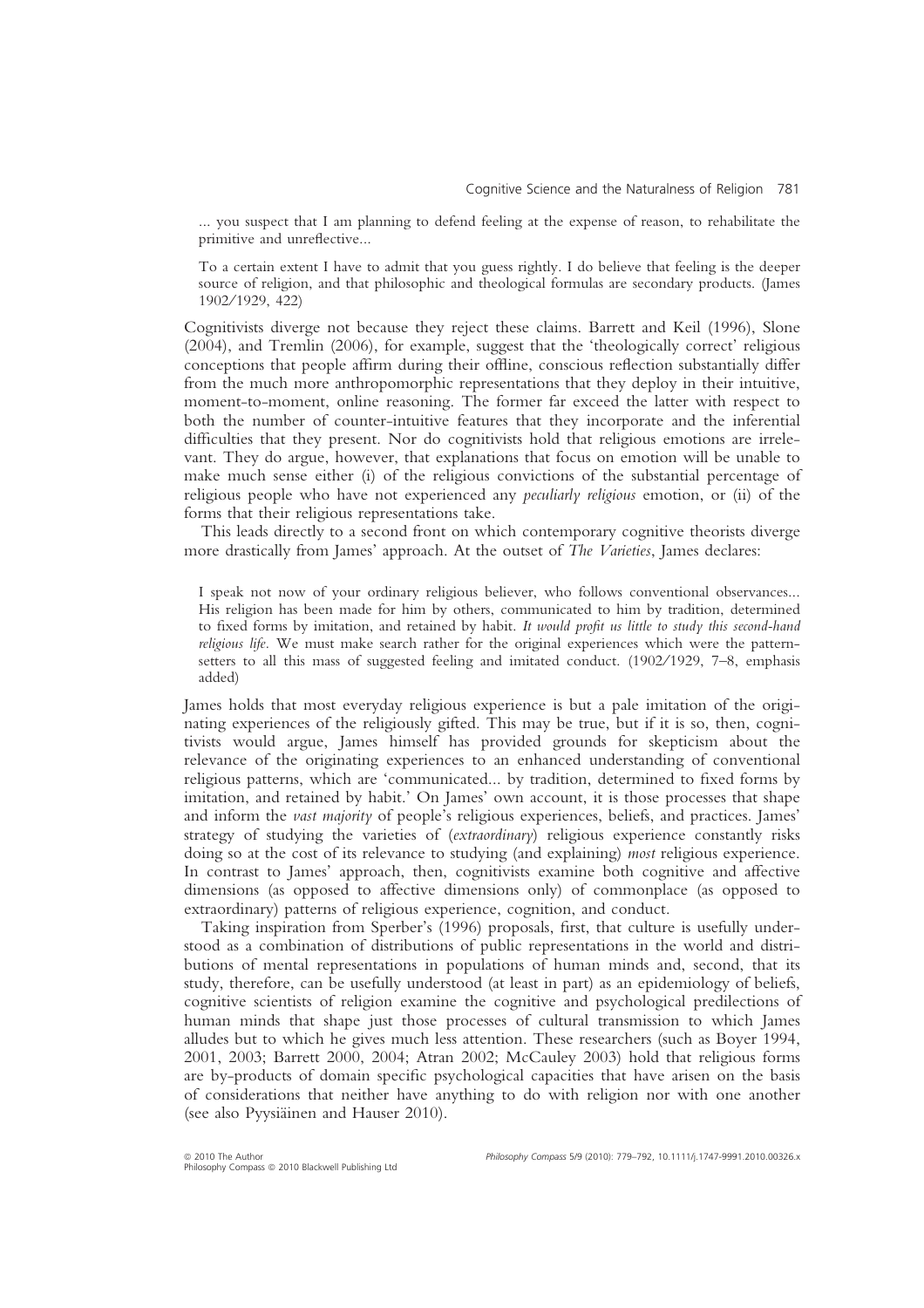In contrast to Sperber's epidemiological model, some theorists have proposed straightforwardly evolutionary accounts to explain religious beliefs and practices. Some (such as Bulbulia 2004 and Bering and Johnson 2005) argue that psychological proclivities for forming religious representations enhanced individual fitness in complex social settings. Others (Wilson 2002 and Sosis and Alcorta 2003) maintain that religion is an adaptation at the level of groups. Still others (e.g., Dennett 2006) maintain that religious ideas are best understood as memes and that it is a process of selection at the memetic level that determines religions' fates.

Although contributors to the CSR have advanced assorted theories about an array of religious phenomena and their origins, all champion the promise of the methods and findings of the cognitive sciences for enhancing our understanding of religion, and all maintain that religious thought and action turn overwhelmingly on harnessing perfectly ordinary forms of cognition available to all normally equipped human beings. Religious representations and practices rely on garden-variety cognitive capacities, which develop quite naturally in every normal human being. Thus, accounting for religious belief and conduct requires neither employing special methods nor postulating distinctively religious faculties.

Early works in this field looked to theoretical strategies from the various cognitive sciences, including cognitive psychology, linguistics, and evolutionary psychology, so as to formulate new theories about a wide range of religious materials.<sup>1</sup> Works exploring the consequences of those theories include new experimental research in psychology and anthropology<sup>2</sup> on religious cognition as well as examinations of these theories' abilities to make sense of a wide variety of materials from diverse religious systems in other places and other times.<sup>3</sup> Works advancing new cognitive hypotheses include proposals about sacred texts, about magic, about the connections between religion and morality, and about the character of theological variation.<sup>4</sup>

In contrast to well-established approaches in the psychology of religion, then, recent cognitive theories of religion concentrate

- (1) on the similarities among the mental representations that people possess concerning religious materials,
- (2) on cognitive explanations of those similarities, and
- (3) on the implications of those cognitive theories for the explanation of religious belief and practice as well as features of religious systems.

## 3. How Religious Cognition Works

Cognitive theories of religion do not hold that the mind contains a specific module for religion. Instead, most hold that religion exploits a diverse collection of cognitive inclinations in the minds of human beings that enjoy neither a logical nor a psychological unity. The upshot of this analysis is that, *cognitively speaking*, religions are like a Rube Goldberg devices, which is to say that they are exceedingly complicated contraptions calling on all sorts of psychological propensities that are, otherwise, usually unlinked (McCauley 2003). The standard features of religious mentality and conduct are cobbled together from the susceptibilities of a disparate compilation of psychological dispositions<sup>5</sup> that typically develop in normal human minds for very different reasons – both from one another and from anything having to do with religion.

These psychological dispositions develop because the resulting mental dispositions they undergird served our ancestors well in dealing with a host of problems their physical and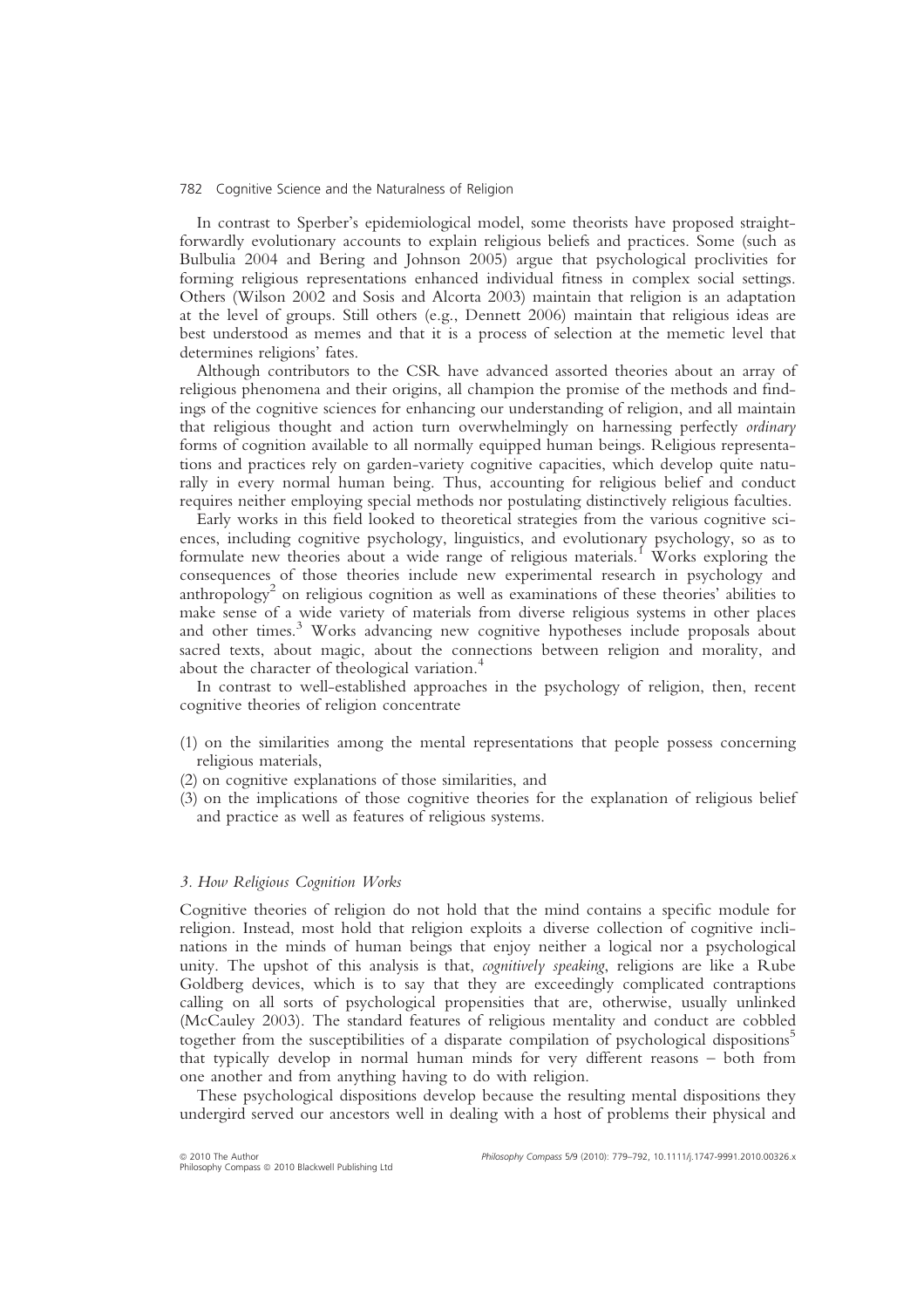social environments presented, just as they continue most of the time to serve us well when we deal with the same problems. These various mental capacities and their spontaneous operations conferred adaptive advantages on the organisms that possessed them. They include abilities to detect agents and recognize individual conspecifics, and to read their minds from the expressions on their faces. Whether or not these capacities begin as dedicated, task specific systems, many end up seeming to operate that way as a result of standard cognitive development. Comparatively early in human development, the mind responds to some stimuli (facial, social, linguistic, etc.) instantly, automatically, and unreflectively. The resulting knowledge is overwhelmingly intuitive and any underlying principles that might be guiding such behavior  $-$  if such principles there be  $-$  involve *implicit* knowledge, which is to say that they generally operate below the level of consciousness.

Frequently, the cuing of these systems and their mental dispositions engenders powerful feelings in human beings as well as characteristic intuitions and behaviors. Consider, for example, the feelings and behaviors associated with the perception of contaminated food or with the inability of an informant to make eye contact or with inequitable distributions of resources on the basis of self-interest. All other things being equal, the human beings in each of these scenarios typically experience distinctive feelings that can instantly propel them into characteristic behaviors – here, acts and attitudes of avoidance, suspicion, and complaint, respectively.

But how do such systems, abilities, and dispositions outfit human beings for religion? One core proposal, offered by Pascal Boyer and others (Atran 2002; Barrett 2004), is that systemic features of modern human cognition have rendered human minds susceptible to generating and retaining a variety of representations, beliefs, and practices that presume particular counter-intuitive arrangements. These concepts do not wholly conform to our instant, automatic, unreflective expectations, but rather violate these expectations in interesting and attention-grabbing ways. A person walking by may attract our attention. A person flying by is virtually guaranteed to do so. Such attention-grabbing representations include Smokey the Bear, talking wolves that can plausibly be mistaken for grandmothers, and Superman; beliefs in everything from Santa Claus, fairies, and leprechauns to ghosts, ancestors, angels, and gods; and practices such as theater and ritual. However normal it may seem, a moment's reflection reveals how striking it is that humans have no problem conceptualizing Mickey, Minnie, Donald, and Goofy talking, having pets, and going on picnics. Nor are the counter-intuitive representations that human beings readily process confined to non-standard agents. Not only could Mighty Mouse fly, he produced contrails, which could function like ropes to bind up bad guys (who, incidentally, were almost always cats who had five-o'clock shadows, wore dark clothes, smoked cigars, and drove cars).

We return below to the question of what makes these representations religious, but needless to say, not all counterintuitive concepts are religious (by any definition). They abound in folk tales and fiction as well as in cartoons, comic books, and commercials. They are also sometimes one of the marks of lunacy. So, as Boyer and others argue, this is not an exclusive or complete story about religious cognition, but it is an important part of it.

Although the limited catalog of templates that counterintuitive concepts exhibit recurs across cultures, the precise contents of particular counterintuitive representations is mostly a function of what is in the air locally. So, for example, representations of agents with counterintuitive psychological properties are recognizably widespread, if not universal, in human culture, and their emergence, stability, and spread are amenable to general explanatory accounts in terms of the generic features of human minds. Finer-grained cultural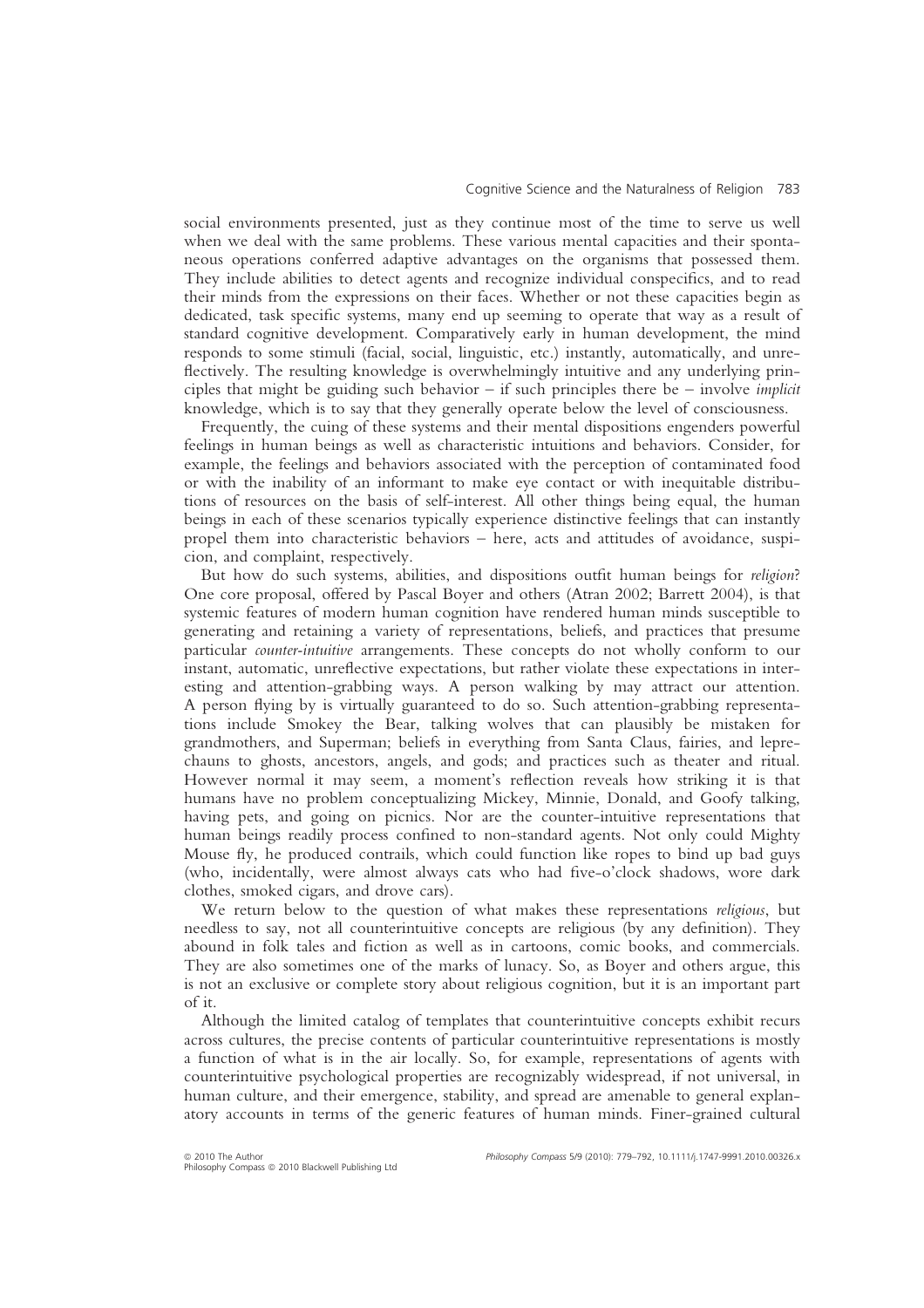particulars about the specific form the agent takes, and the precise nature of his or her counterintuitive psychology, biology, or physicality, are informed by social, historical, ecological and other factors and contingencies of the local environment. Explaining how these factors jointly contribute to patterns of cross-populational variation and recurrence of cultural forms is a major challenge for the emerging cognitive science of culture.

Cognitive theorists offer at least three complementary lines of analysis about how counter-intuitive representations that we regard as religious come about. The first two concentrate on their origins, the first and third on their persistence. Inspired, in part, by a long tradition of intellectualist theorizing in anthropology that holds that humans entertain religious beliefs because they help explain things, the first line of analysis<sup>6</sup> maintains that when humans confront anomalous phenomena, i.e., phenomena that violate their intuitive expectations, they generate counter-intuitive representations to make sense of these states of affairs. (Although plenty of theorists have made much of dreams, they are not the central issue here.) Surprising, unexpected experiences that resist ready explanation engender the construction of otherwise unexpected, counter-intuitive representations to make sense of them. Our default hypothesis for explaining unexpected sounds (especially in the dark) is that they have resulted from some agent's actions (and we begin searching for the agent responsible). The force of the associated emotions and intuitions is such that it is a very small step cognitively to explanations of the unsuccessful searches in terms of empirically undetectable agents. Representations of agents possessing counterintuitive properties arise, in effect, as the result of such cognitive false alarms.

In supportive cultural settings, such experiences are just as capable of stimulating what we may come to deem *scientific* speculations as religious ones. Science, however, inevitably advances proposals that are much more counter-intuitive than those religion recruits (McCauley 2000). Science invariably traffics in representations that arise from genuinely extraordinary variations on our standard mental contents. So, for example, sooner or later, the physical and biological sciences have come to abandon appeals to the thoughts and actions of agents. One firm correlate of scientific progress has been its steadily increasing restriction of the domains in which appeals to the thoughts and actions of agents are acceptable explanatory tools.<sup>7</sup> To explain things, religions, in contrast, rely on the states of mind and actions of a variety of agents.<sup>8</sup>

The ranges of conditions capable of activating the mental dispositions we have been discussing do not infallibly correlate with the objective conditions that led to their development. The cues that trigger these systems' operations woefully underdetermine the inferences they automatically draw (whether those inferences are drawn consciously or not). An unexpected sound in the dark can prompt us to search for the agent that (we assume) made it. A picture of a pair of eyes pasted on a wall will suffice to improve participants' conformity to an honor system (Bateson et al. 2006). Permitting false positives, these systems are not perfect detectors; thus, they err on the side of liberality. Probably, the most obvious illustrations are the non-stop illusions we experience when watching films or television – from our effortless inferences about people, places, and things to our feelings of motion sickness on the basis of nothing more than how our brains routinely process the visual inputs that arise from changes in the illumination of a 2D surface before us. The second line of analysis<sup>9</sup> within the CSR highlights how religions the world over assume forms that capitalize on the fallibilities of such dispositions. Because every normal human being is susceptible to such emotionally compelling, cognitive misfires (in a variety of domains), persisting religions include all sorts of public representations capable of stimulating these false-positive responses by activating the relevant perceptual systems – from fashioning simple human-like objects that incorporate visual cues suggesting the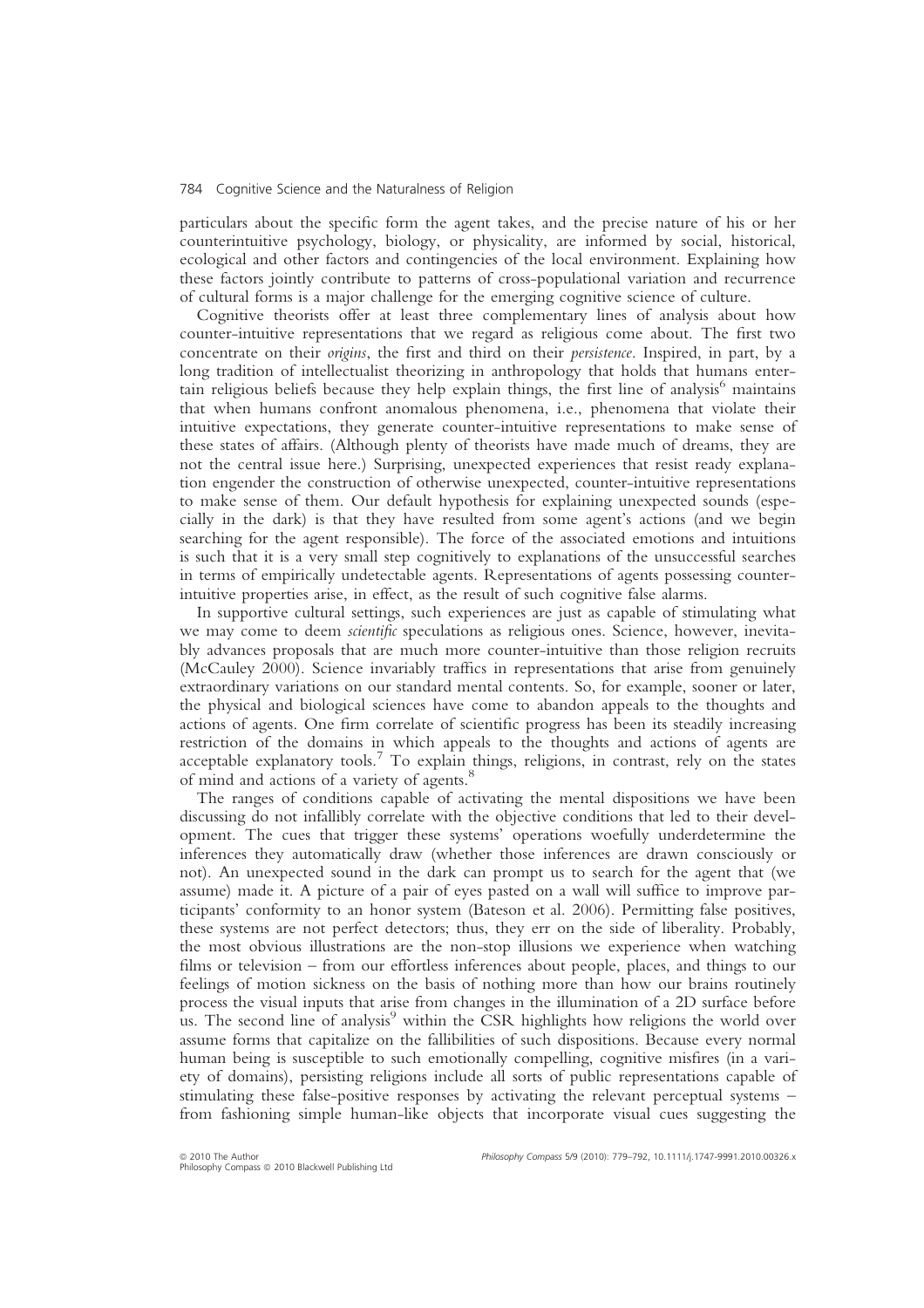presence of additional agents<sup>10</sup> to producing glossolalia that includes auditory cues suggesting the presence of significant speech. Cohen 2007, for example, describes the fairly typical case of a member of an Afro-Brazilian religion whose religious journey began with the frequent sound of footsteps, which the adept described as 'like that of a man, a really tired man, who used to hang around me. But I never saw him, I only listened – just a child' (191). To this young mind, all evidence pointed to there being a person responsible for the noises that she readily identified as footsteps. As Cohen observes, 'The fact that, until then, her entire experience of persons indicated that the property of physicality was normal did not stop her from thinking that this person was factual. Indeed, since person-agency was so undeniable, only such a being could be responsible' (192).

Two general questions remain. First, why do only some of the representations that false alarms provoke get transmitted? And, second, why do some, but not others, among those that do persist, count as religious? We shall touch briefly on the second question in the final section, but, for now, we shall turn to the third line of analysis<sup>11</sup> in the CSR, since it focuses on the first of these two questions.

Cognitive scientists of religion explain the similarities among people's religious representations by focusing on how human cognition influences the ways that these representations emerge and spread. Those pursuing the third line of analysis, however, specifically examine the selection pressures that humans' cognitive dispositions and susceptibilities exert – particularly in the process of cultural transmission – on the forms and contents of religious representations. On this account, how such counter-intuitive representations originate is not the critical issue. The more important question is why some of these representations continue to get transmitted and why some are more faithfully transmitted than others. The answer, in short, is that selective forces operating in transmission hone religious representations' forms and cognitive appeal. Just as humans find some foods particularly good to eat, they find some cultural representations - as Claude Lévi-Strauss suggested – particularly good to think.

Humans tend to transmit representations when they have the following properties. First, as the second line of analysis stresses, appealing representations are readily *recogniz*able. For example, physical structures that manifest symmetry along a vertical axis are rare in nature (outside of the animal kingdom) but abundant in culture.<sup>12</sup> Structures of this sort with two plausibly positioned spots resembling eyes seize humans' attention particularly effectively.

Second, Boyer has argued that representations are more likely to get transmitted if they achieve a balance between their ability to grab attention and to underwrite *cost-free infer*ences. Representations with many counter-intuitive properties, for example, an invisible armchair that is the offspring of crocodiles, that can read people's minds, but that only remembers people's thoughts about gumdrops for more than a day, may attract attention but with so many violations of intuitive ontological assumptions, it is incapable of motivating many inferences. Learning, in contrast, that some agent controls the wind and the rain is attention grabbing, but it also automatically permits inferences that this agent has goals, desires, and preferences, that it can be persuaded to do things, that it finds some attitudes and behaviors offensive, that it is disinclined to help anyone who manifests such, and so on. Most popular religious representations often involve but a single violation of humans' ontological assumptions. This minimal counter-intuitiveness of cross-culturally widespread religious forms (in contrast to the radically counter-intuitive representations that the sciences and elaborate theologies trade in) approximates an ideal balance between the ability to seize humans' attention and the ability to authorize inferences for free (McCauley 2000).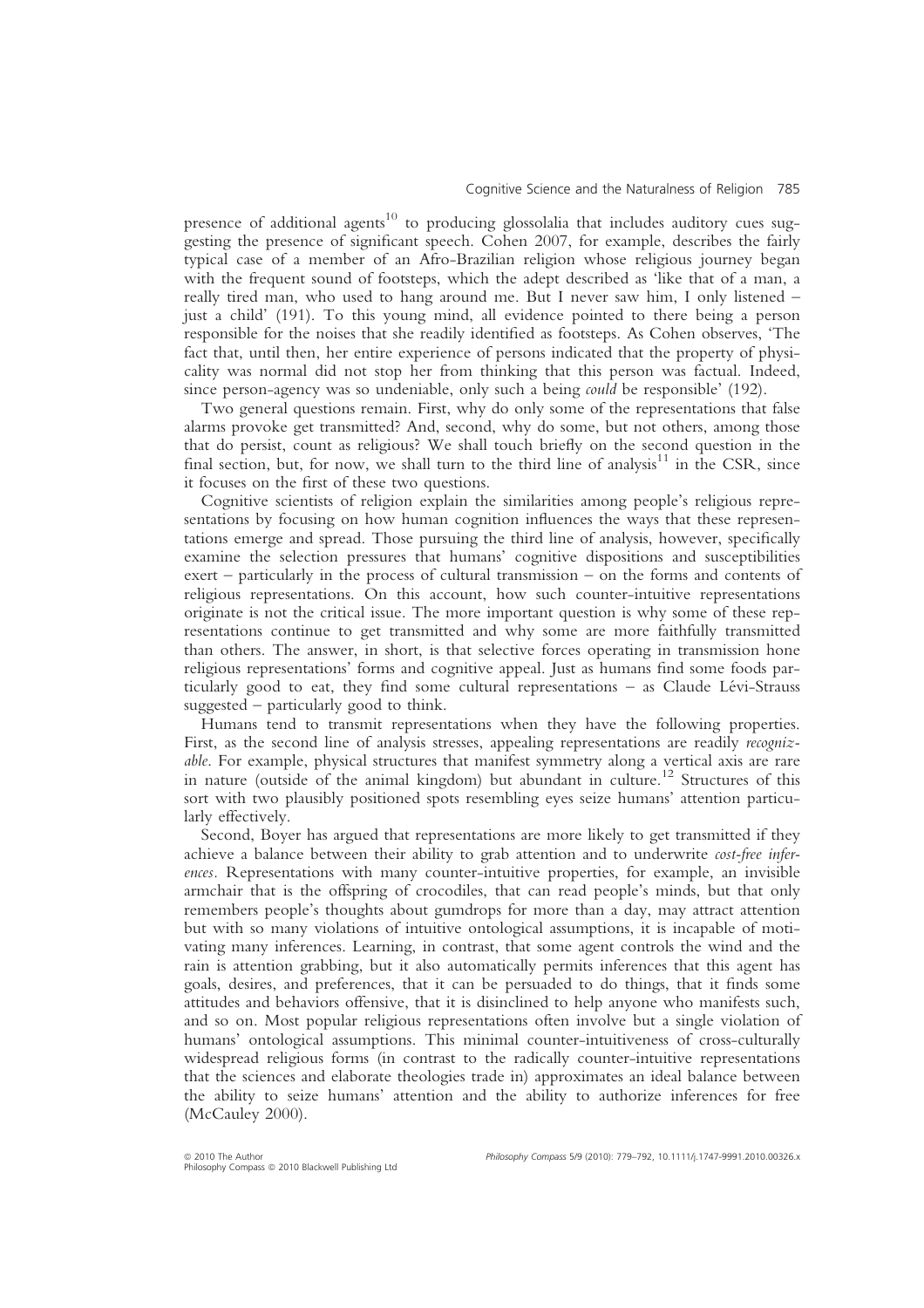Such an arrangement constitutes a *cognitive optimum* not only because it achieves this balance but because it facilitates memory as well. This is the third critical property. If a cultural representation is *easily remembered*, that will add to its cognitive appeal. Boyer and Ramble (2001) have provided cross-cultural, experimental evidence that indicates that the minimally counter-intuitive representations with which religions deal (such as gods who are invisible) are also more readily and more accurately recalled than ones that are simply unusual but not counter-intuitive (such as a chocolate table), or ones that are massively counter-intuitive (such as the psychic, gumdrop obsessed, crocodilian arm chair noted above), $^{13}$  or, we would add, representations such as those that the sciences routinely generate (from gravity, electro-magnetic fields, and anti-matter to implicit memory, change blindness, and distributed representation). McCauley and Lawson (2002) have argued that persisting cultural representations, especially in non-literate settings, provide important insights about the character of human memory (See Bartlett 1932). For example, people tend to remember rhythmic verbal formulae that  $r$ hyme $14$  and culturally significant rituals that arouse the emotions.

Fourth, like some diseases, such representations are readily communicable. Frequently, the features that make a representation memorable will also make it easier to transmit. Usually, tunes are unforgettable precisely because they are so easy to sing, hum, or whistle. In contrast, representations like those in science or in formal theology that possess none of these features, that are complicated and detailed, and that trade in unfamiliar concepts are far less likely to get transmitted, let alone faithfully so.

Finally, these representations often motivate people to spend their time and energies transmitting them to other people. If we believe God is the secret to happiness and human fulfillment and we want those whom we care about to have happy, fulfilled lives, then we will tend to transmit representations about God to those whom we care about. Or if part of some idea is that rewards will accrue to those who propagate that idea, this will increase the probabilities that it gets propagated.

The crucial point, however, is that all three of these cognitive accounts presume that the eruption of religious representations in human populations relies neither on a uniquely religious set nor even on any integrated set of sensibilities or cognitive capacities. Instead, religion (along with such things as civil ceremonies and superstition, fantasy and folklore, and music and magic) largely results from the latent consequences of normal variation in the operations of fallible perceptual and cognitive heuristics enshrined in human minds that otherwise aid us in managing problems from a wide array of domains.<sup>15</sup>

All of the above points concerning the cognitive influences on the emergence and spread of religious representations are testable against experimental, ethnographic, and historiographical data. Evidence supports the claims, for example, that concepts that have readily recognizable components, that achieve a cognitively optimal balance between attention-grabbing novelty and cost-free inferences, that are easily remembered, that are readily communicable, and that motivate communication will have an edge in cultural transmission over concepts that fail to meet these criteria. Recent ethnographic and experimental work in the CSR has strengthened the empirical foundations of these claims. In Section 4, we offer a necessarily brief illustration of this work concerning a particular religious form that is both widespread and ancient in human culture – namely, spirit possession – with specific reference to Cohen's cognitively informed ethnographic study with Afro-Brazilian religionists. The ethnographic literature to which this study contributes testifies to the 'cognitive naturalness of religion' even for domains of thought and practice that are often categorized as 'ecstatic' and extraordinary. Careful analysis of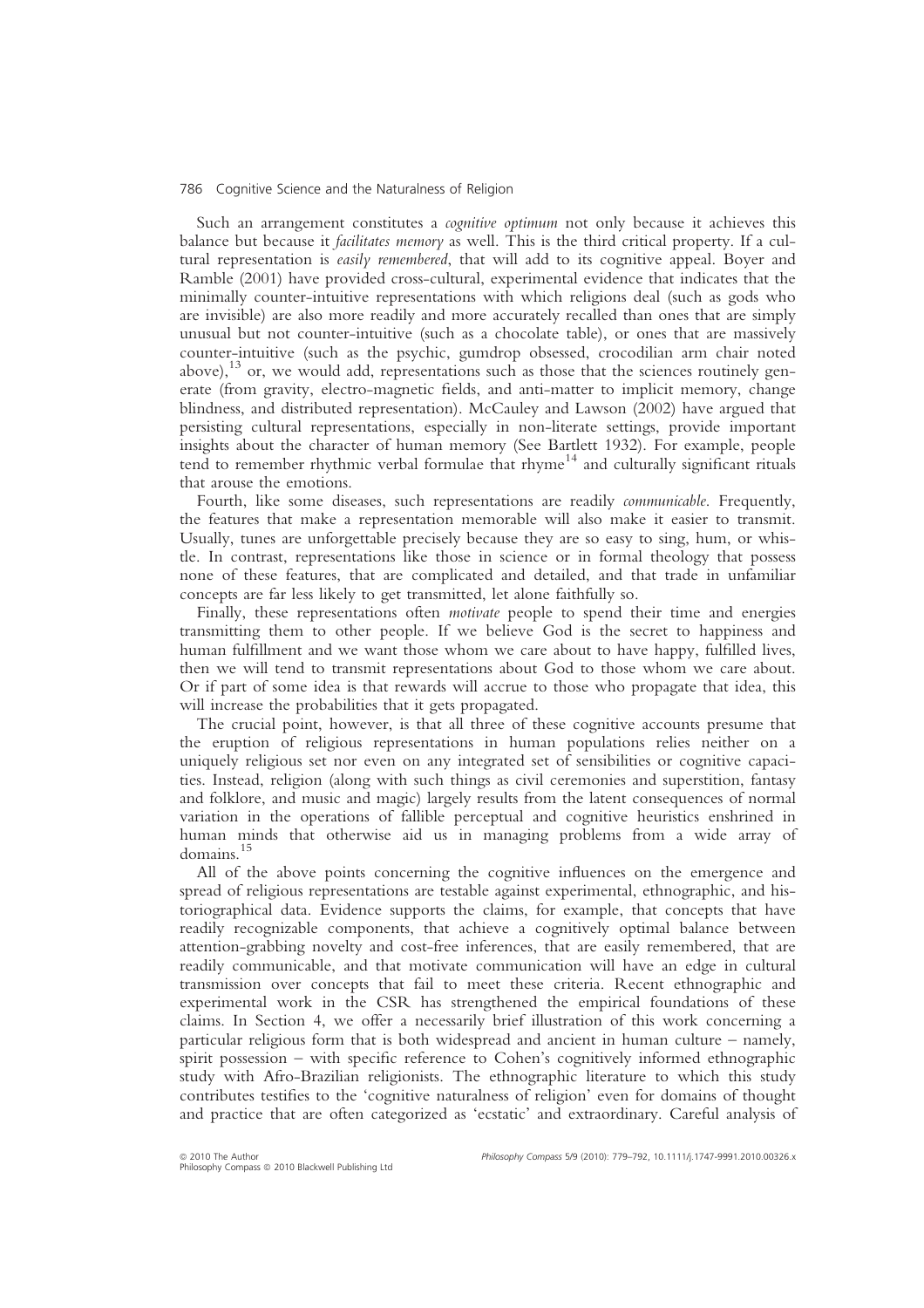the everyday elicitation, use, and spread of different kinds of spirit possession concepts reveals that cognitively optimal concepts (according to the criteria outlined above) out-compete more complex concepts in cultural transmission.

## 4. An Illustration: Spirit Possession

The idea that disembodied agents possess the bodies of living human and animal beings recurs across cultures and historical epochs. Cultural universality and historical persistence strongly suggest that such ideas are 'good to think with' and readily communicable. Until recently, however, explanatory analyses of possession have focused disproportionately on the biological basis of trance behavior that often accompanies the eclipse of agency typically thought to occur in possession episodes. Some of the earliest anthropologists sought answers to cognitive questions about the generation and spread of such ideas of spirits, souls, soul flight, and possession, but at that time could only remark 'There has arisen an intellectual product whose very existence is of deepest significance, a ''psychology'' which no longer has anything to do with ''soul''' (Tylor 2006, 501). As we have shown in the previous sections, the emergence of the cognitive sciences in the second half of the twentieth century has enabled anthropologists to return to such questions, applying new methods and a new set of conceptual and theoretical tools. So, why are possession concepts so persistent? Let us consider each of the five criteria mentioned above in turn.

## 4.1. SPIRIT POSSESSION CONCEPTS LARGELY EMPLOY READILY RECOGNIZABLE COMPONENTS

Fundamentally, widespread possession ideas concern configurations among familiar, everyday entities - bodies and agents. Typically, a bodiless agent, or spirit, effectively displaces an agent (the 'host') from his or her body and takes control of the body. The conceptual entities in possession – agents and bodies – and the notion that agents animate and act through their bodies are basic elements of everyday social cognition. Successful possession concepts capitalize on this familiarity by maintaining largely intact intuitive assumptions about agents, bodies, and the relationships between them.

## 4.2. SPIRIT POSSESSION CONCEPTS ACHIEVE A BALANCE BETWEEN GRABBING ATTENTION AND UNDERWRITING COST-FREE INFERENCES

The conceptual building blocks of successful possession concepts are intuitive and familiar and may effortlessly generate inferences that might be considered mundane in everyday social causal reasoning, e.g., about why the (possessed) person is walking over there, talking to that person, etc. Possession concepts also diverge from everyday normality, however, by positing the replacement of the usual host agent with another agent, and inferences must be drawn accordingly. The possibility that someone might look like the Tom or Mary we all know, but actually be a completely different person is powerfully attention grabbing and consequential for one's behavior (especially if Tom or Mary is one's spouse, boss, parent, etc.). Unsurprisingly, this specific element is particularly dramatized in popular portrayals of possession in film and media, and in fantastical thrillers and comedies about mind swaps and mind control (e.g., Freaky Friday). Alternative concepts of possession exist in the ethnographic record, entailing, for example, the merging of the spirit and the host within the host's body. Although there is little reason to suppose that these ideas attract less attention than more widespread alternatives (e.g., concepts entailing complete displacement of the host by the spirit), their ability to generate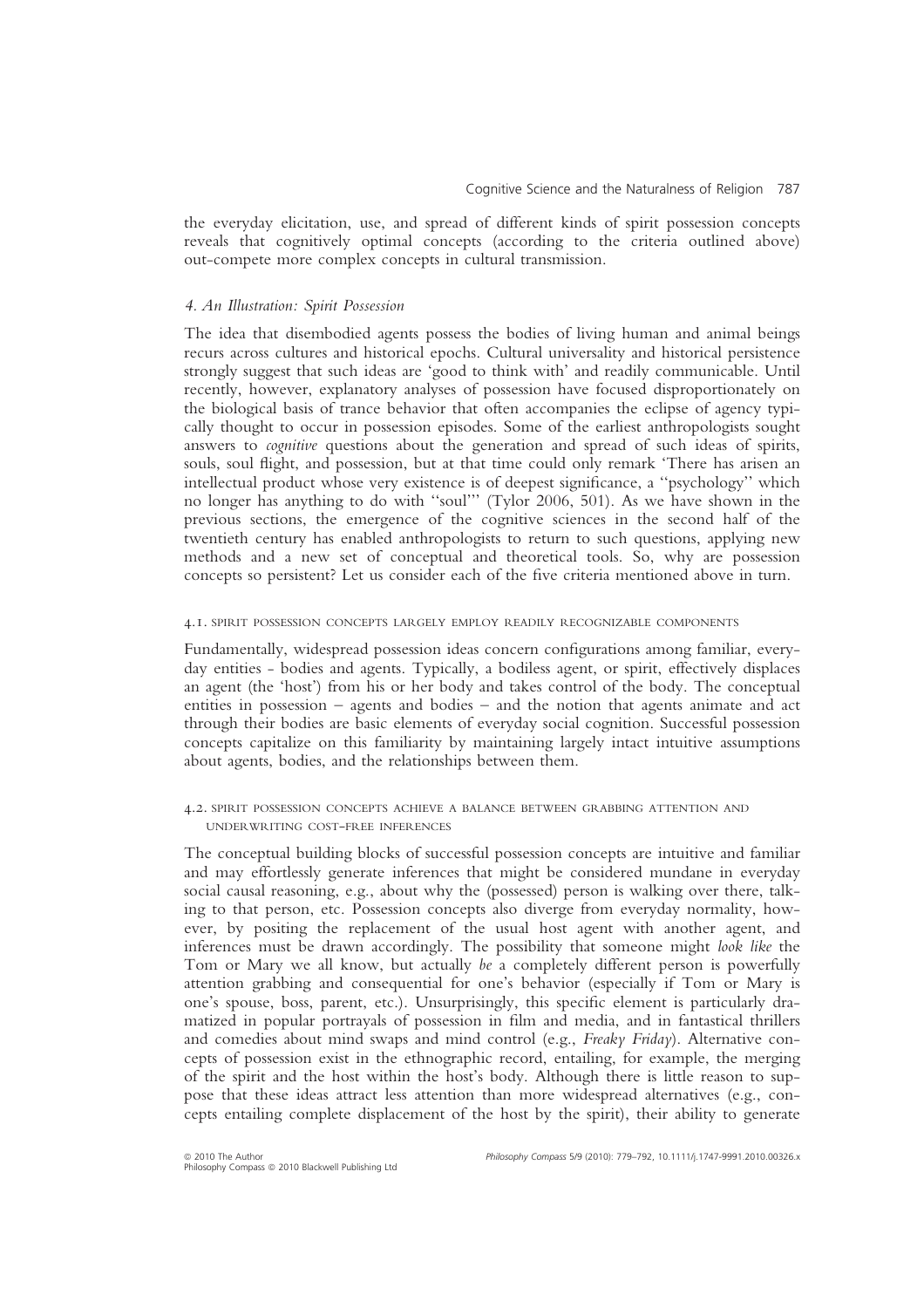cost-free inferences appears to be greatly inferior. The Afro-Brazilian participants in Cohen's research, for example, only ever attributed the behavior of a purportedly possessed person to either the spirit or the host (e.g., if possession was in doubt), and never to a fusion of both entities.

#### 4.3. SPIRIT POSSESSION CONCEPTS ARE EASILY REMEMBERED

Cross-cultural survey, ethnography, and experimental evidence suggest that possession concepts are best remembered when they exploit intuitive assumptions about agents, and agent–body relationships. For example, Cohen and Barrett (2008b) have provided evidence suggesting that concepts that deviate from everyday assumptions about the nature of agents and the relationship between mind and body are more poorly recalled than concepts that are aligned with basic mind–body expectations; possession concepts that blend familiar assumptions about agents and bodies with a specifically displacement concept of possession (i.e., the host agent is effectively displaced by the possessing agent) are better remembered than alternative, more cognitively complex concepts (e.g., that host and spirit agencies fuse and/or simultaneously control the host's body). This experimental evidence is corroborated in Cohen's ethnographic research and in the ethnographic record generally.

#### 4.4. SPIRIT POSSESSION CONCEPTS ARE READILY COMMUNICABLE

The ready communication and recall of concepts of agent-displacement appear to be facilitated by implicit assumptions that minds and bodies operate, at least in part, independently of one another, such that persons may change while bodies remain the same, and vice versa. Indeed, glib attributions of possession are commonly made and readily understood (even if not believed) outside of explicitly religious contexts, such as when a person acts out of character. Similar notions are implicit in phrases such as 'he's not himself today' or 'she's out of her mind'. Although some possession concepts (e.g., the 'fusion' version mentioned above) are not easily communicated, requiring repetition and the use of metaphor (whereby familiar concepts are elicited and likened to new concepts), cognitively optimal concepts literally seem to come almost for free, requiring little explicit communication. Revision of these concepts in favor of alternative cognitively cumbersome concepts requires considerable cultural support (see Cohen 2007 and Cohen 2008).

## 4.5. SPIRIT POSSESSION CONCEPTS MOTIVATE TRANSMISSION

That one's body is periodically taken over by another agent is not something that is easily concealed from relatives, friends, and even employers. Spirits in many possession religions have a habit of arriving unexpectedly and announcing who they are, and, like anyone, prefer to be addressed as themselves. The motivation to spend time and energy transmitting ideas about possession is not just bred of necessity, however. Possession concepts are often part of a broader ideology (theological, political, historical) that frames and enhances the significance of possession experiences. Possession, therefore, can mean many things, even within a single cultural context and across various phases of the lifespan, and these meanings variously motivate transmission in forms of personal testimony, proselytizing rhetoric, support for novice adepts, and so forth. Possessing spirits, for example, are often believed to assist hosts in the resolution of existential concerns having to do with health, safety, family, employment, etc. The cognitive simplicity of possession concepts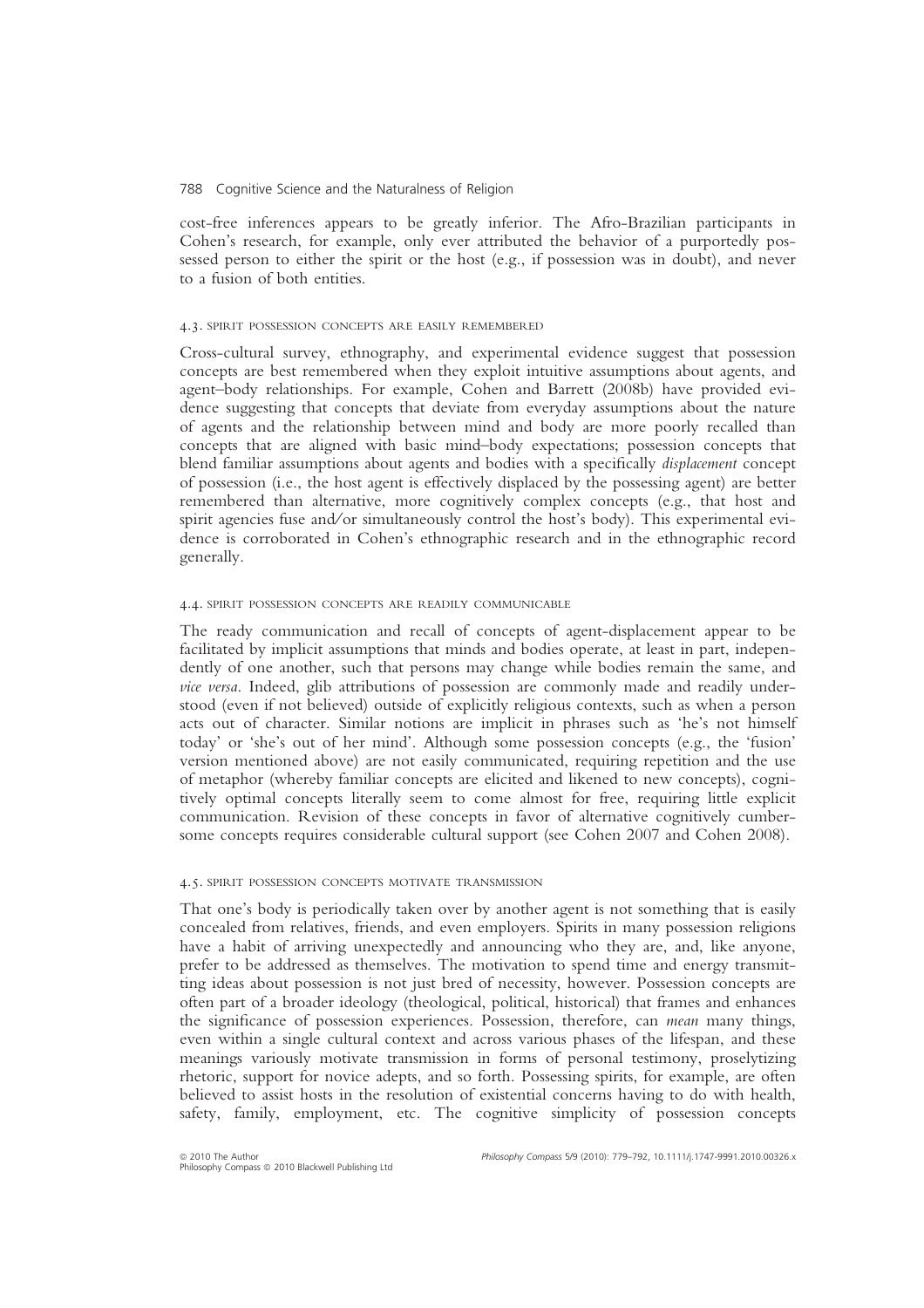combined with their contextualization within episodes of profound existential significance fosters the successful transmission and persistence of these concepts in culture.

## 5. Whither 'Religion'?

Finally, and in conclusion, we consider the second question raised earlier. Why do some but not all persisting counter-intuitive representations count as religious representations? Perhaps, one of the most interesting implications of CSR for the study of religion is the suggestion that this query already begs a critical question, viz., whether there is, any longer, a principled basis for delimiting a subset of our representations as the 'religious' ones (See Cohen forthcoming). If, cognitively speaking, human religiosity is a Rube Goldberg device, what, then, are the *scientific* grounds for identifying specific sociocultural phenomena as religious? Because human religiosity is a hodgepodge at the psychological level, are religions – construed at the socio-cultural level – comparable miscellanies? Is 'religion' a viable, analytical category for social science?

The cognitive approaches reviewed here suggest some grounds for skepticism about the conceptual glue that purportedly holds the outcomes of our diverse dispositions and susceptibilities together in distinct, socio-cultural systems that the term 'religion' denotes. It appears that theorists in the social sciences must bear the burden of demonstrating the respects in which 'religion' is an explanatorily useful category to stave off the suspicion that, like concepts such as 'weed' or 'constellation', it only delineates superficial (indeed, accidental!) patterns that reveal little or nothing about the phenomena it designates, but only something about the perspective humans are inclined to take on these things prior to reflecting about them theoretically.<sup>16</sup>

The piecemeal approach that characterizes the CSR is a direct consequence of the 'naturalness' thesis. This new explanatory approach develops from the recognition that features of human thinking and behavior that we commonly think of as religious have many divergent properties. Explaining religion is not a matter of accounting for a single trait, nor of accounting for divergent traits in terms of the same sets of underlying factors. An account of the persistence and spread of spirit possession concepts, for example, may thus tell us very little about the patterns of socio-political arrangements and coalitional dynamics that recur across organized institutions. The success with which the CSR explains such diverse phenomena in the coming decades will undoubtedly turn as much on the creative development of novel methodological and conceptual tools for a better science of society as on the continued borrowing of valuable resources from the cognitive and psychological sciences for the study of religious cognition.

## Short Biographies

Robert N. McCauley is a philosopher of psychology and cognitive science whose work has focused on cross-scientific relations. He is also a cognitive scientist of religion, who has written primarily on religious ritual and the cognitive foundations of religion. In connection with the former projects, he has published papers in *Philosophy of Science*, *Synthese*, Philosophical Psychology, the Blackwell Companion To Cognitive Science, and the Elsevier Handbook of the Philosophy of Psychology and Cognitive Science. He has published work on cognition and religion in the Journal of Cognition and Culture, Journal of the American Academy of Religion, Method and Theory in the Study of Religion, and History of Religions. In their two books, Rethinking Religion (Cambridge, 1990) and Bringing Ritual to Mind (Cambridge, 2002), he and E. Thomas Lawson have argued for pursuing a CSR and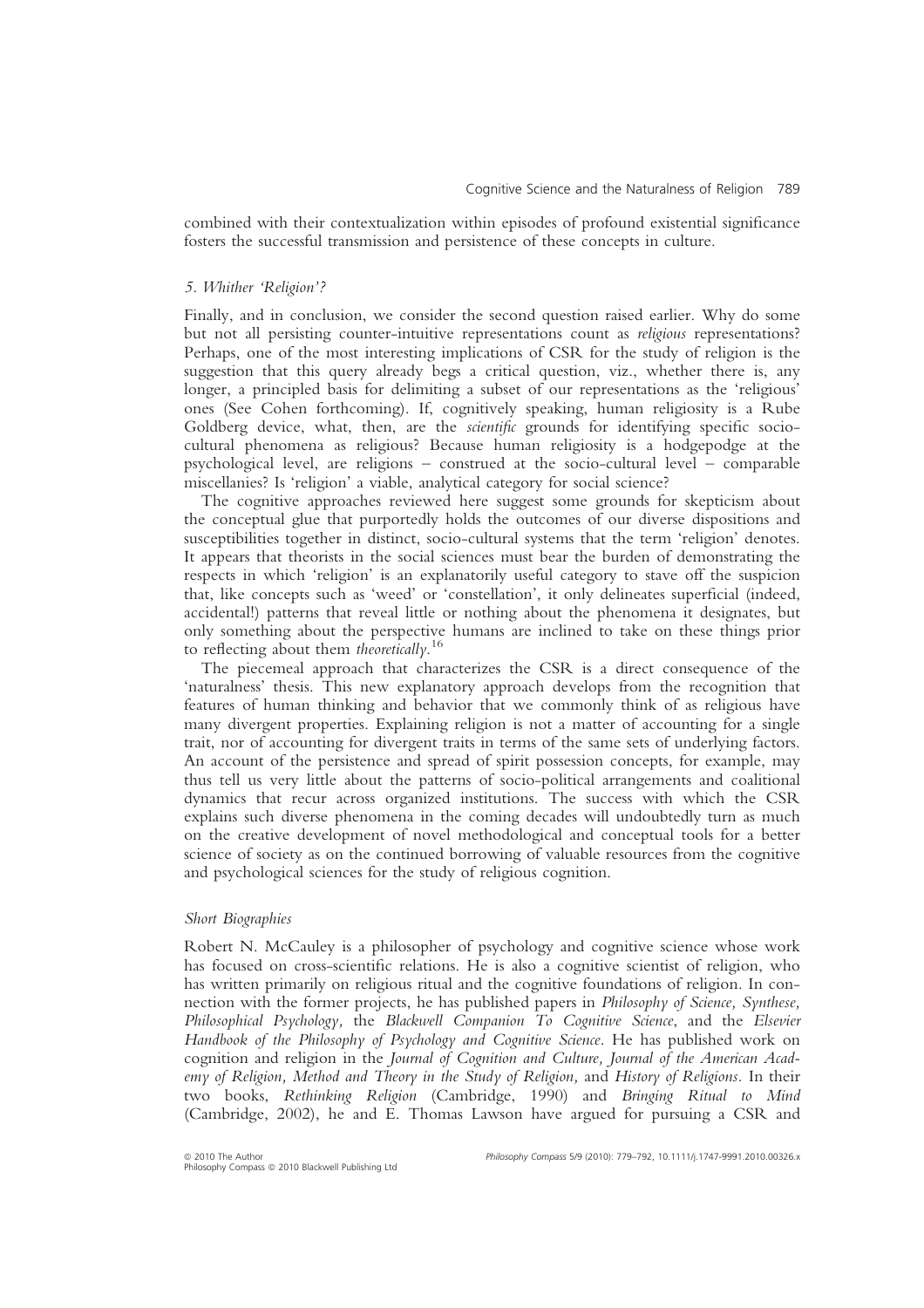advanced a cognitive theory of religious ritual competence. Comparing the cognitive foundations of science and religion, he brings his two research profiles together in a new book nearing completion, to be entitled The Naturalness of Religion and the Unnaturalness of Science. He has received grants or fellowships from the American Council of Learned Societies, the National Endowment for the Humanities, and the Lilly Endowment. McCauley is William Rand Kenan Jr. University Professor and Director of the Center for Mind, Brain, and Culture at Emory University.

Emma Cohen is an anthropologist and post-doctoral researcher in the Comparative Cognitive Anthropology research group (CoCoA), Max Planck Institute for Evolutionary Anthropology (Germany) and Psycholinguistics (Netherlands). She is also affiliated with the School of Anthropology and Museum Ethnography, University of Oxford, and has received grants from the British Academy and the John Templeton Foundation. Her research concerns the cognitive and cultural factors influencing patterns of cross-cultural recurrence and variability in human thought and behavior. Combining ethnographic and experimental methods, her work has focused on various forms of religious ideas and practices, including spirit possession, sorcery and witchcraft, divination, and afterlife concepts. In The Mind Possessed (OUP 2007), Cohen developed a radical new approach to explaining the transmission of spirit possession ideas and practices, based on recent discoveries in the cognitive sciences and on long-term fieldwork with a group of Afro-Brazilian spirit mediums in Brazil. Her research also investigates how children and adults across different cultural contexts intuitively reason about the relationship between bodies and minds. Currently, she is implementing cross-cultural and developmental research projects on cooperation and social bonding.

## Notes

\* Correspondence: Robert N. McCauley, Center for Mind, Brain, and Culture, Emory University, 36 Eagle Row, Atlanta, Georgia 30322. E-mail: philrnm@emory.edu

<sup>1</sup> See Lawson and McCauley (1990), Guthrie (1993), Boyer (1994), and Whitehouse (1995).<br><sup>2</sup> See, for example, Astuti and Harris (2008), Barrett et al. (2001), Bering and Bjorklund (2004), Cohen and Barrett (2008a,b), and Malley and Barrett (2003).

<sup>3</sup> See, for example, in anthropology, Abbink (1995), Cohen (2007) and Whitehouse and Laidlaw (2004) and from work in the history of religions, Vial (2004) and Whitehouse and Martin (2004).

Pyysiaïnen (2004) and Malley (2004) discuss sacred texts. Sørensen (2007) offers a cognitive theory of magic. Hinde (1999) and Boyer (2001) treat the connections between religion and morality, and Slone (2004) addresses theological variations.

<sup>5</sup> For a discussion of the relation between adaptive cognitive dispositions and their various latent susceptibilities, see Sperber (1996), 66–7.<br><sup>6</sup> See Barrett (2004) and Bering and Johnson (2005).

 $\frac{8}{\text{6}}$  Churchland (1989).  $\frac{8}{\text{6}}$  See Barretts and See Bernson (2005). 8 These include ancestors, angels, cherubim, demons, devils, ghosts, gods, saints, seraphim, sorcerers, specters, spirits, sprites, warlocks, witches, and wizards, let alone golems or zombies or representations of animals, plants, objects, and places possessing counter-intuitive properties.

<sup>9</sup> See Boyer (1994, 2001) and Burkert (1996).<br><sup>10</sup> Guthrie (1993).<br><sup>11</sup> Boyer (2001).<br><sup>12</sup> Atran (2002).<br><sup>13</sup> Exactly what counter-intuitiveness amounts to and whether or not it can be quantified with sufficient precisio remain points of controversy. See Gonce et al. (2006), Tweney et al. (2006), and Norenzayan et al. (2006). Justin Barrett (2009) has provided the most detailed, systematic, theoretical account currently available.<br><sup>14</sup> Rubin (1995).

<sup>15</sup> Consider, for example, Burkert's observation that: 'There is probably a cluster of factors in evolution and a cluster of functions served by new avenues of communication; functions may also be lost or altered. Nonetheless certain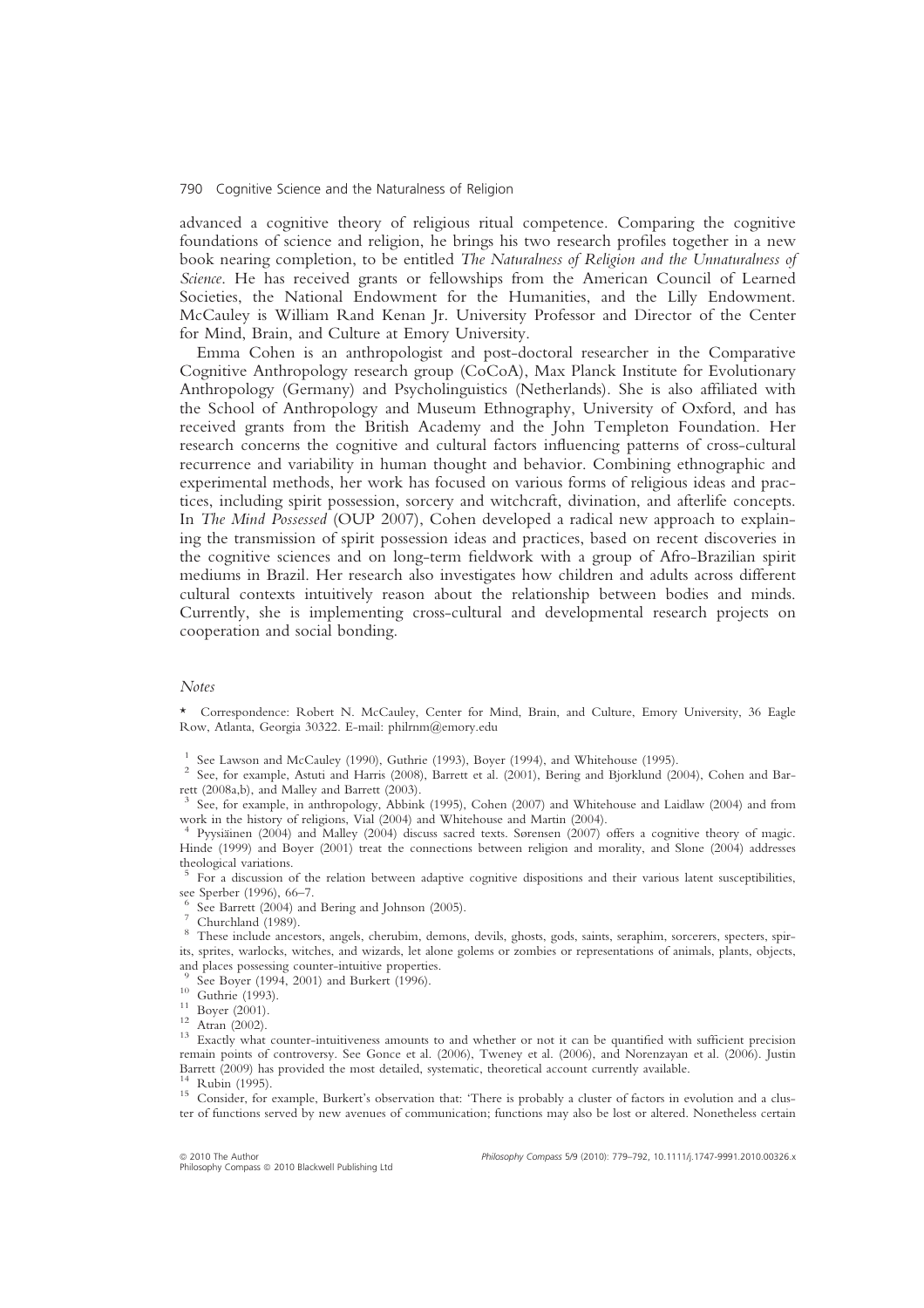persistent and permanent patterns emerge and even seem to control interactions, since all these events occur within a unique landscape to which they are adapted. What we discern are the tracks of biology followed by cultural  $choice (22–3).$ 

<sup>16</sup> Sørensen (2004) explicitly takes up this challenge.

Works Cited

Abbink, Jon. 'Ritual and Environment: The Mosit Ceremony of the Ethiopian Me'en People'. Journal of Religion in Africa 25 (1995): 163–90.

Astuti, Rita and Paul Harris. 'Understanding Mortality and the Life of the Ancestors in Rural Madagascar.' Cognitive Science 32.4 (2008): 713–40.

Atran, Scott. In Gods We Trust. Oxford: Oxford University Press, 2002.

Barrett, Justin L. 'Exploring the Natural Foundations of Religion.' Trends in Cognitive Science 4 (2000), 29–34.

——. Why Would Anyone Believe in God? Walnut Creek, CA: Alta Mira Press, 2004.

——. 'Cognitive Science of Religion: What Is It and Why Is It?' Psychology Compass 1 (2007): 1–19.

'Coding and Quantifying Counterintuitiveness in Religious Concepts: Theoretical and Methodological Reflections.' Method and Theory in the Study of Religion 20 (2009): 308–38.

Barrett Justin, L. and Frank Keil. 'Conceptualizing a Non-Natural Entity: Anthropomorphism in God Concepts.' Cognitive Psychology 31 (1996): 219–47.

Barrett, Justin L., Rebekah A. Richert and Amanda Driesenga. 'God's Beliefs Versus Mom's: The Development of Natural and Non-Natural Agent Concepts.' Child Development 72 (2001): 50–65.

Bartlett, Fredrick. Remembering. Cambridge: Cambridge University Press, 1932.

Bateson, M., D. Nettle and G. Roberts. 'Cues of Being Watched Enhance Cooperation in a Real-World Setting.' Biology Letters 2 (2006), 412–4.

Bering, Jesse M. and David F. Bjorklund. 'The Natural Emergence of Reasoning About the Afterlife as a Developmental Regularity.' Developmental Psychology 40 (2004): 217–33.

—— and Dominic D. P. Johnson. 'O Lord... You Perceive My Thoughts From Afar: Recursiveness and the Evolution of Supernatural Agency.' Journal of Cognition and Culture 5 (2005): 118–42.

Boyer, Pascal. The Naturalness of Religious Ideas. Berkeley: University of California Press, 1994.

——. Religion Explained: The Evolutionary Origins of Religious Thought. New York: Basic Books, 2001.

——. 'Religious Thought and Behaviour as By-Products of Brain Function.' Trends in Cognitive Sciences 7 (2003): 119–24.

—— and Charles Ramble. 'Cognitive Templates for Religious Concepts: Cross-Cultural Evidence for Recall of Counter-Intuitive Representations.' Cognitive Science, 25.4 (2001): 535–64.

Bulbulia, Joseph 'Religious Costs as Adaptations That Signal Altruistic Intention.' Evolution and Cognition 10 (2004): 19–38.

Burkert, Walter. Creation of the Sacred: Tracks of Biology in Early Religions. Cambridge: Harvard UP, 1996.

Churchland, Paul M. A Neurocomputational Perspective: The Nature of Mind and the Structure of Science. Cambridge: MIT, 1989.

Cohen, Emma. 'Out With 'Religion': A Novel Framing of the Religion Debate.' Proceedings of the Oxford Amnesty Lectures 2008, forthcoming.

——. The Mind Possessed: The Cognition of Spirit Possession in an Afro-Brazilian Religious Tradition. Oxford: Oxford University Press, 2007.

——. 'What is Spirit Possession? Defining, Comparing, and Explaining Two Possession Forms.' Ethnos 73.1 (2008): 101–26.

—— and Justin Barrett. 'When Minds Migrate: Conceptualizing Spirit Possession.' Journal of Cognition and Culture 8 (2008a): 23–48.

- and ——. 'Conceptualizing Spirit Possession: Ethnographic and Experimental Evidence.' Ethos 36.2 (2008b): 245–66.

Dennett, Daniel C. Breaking the Spell: Religion as a Natural Phenomenon. New York: Viking, 2006.

Gonce, Lauren O., Afzal M. Upal, Jason D. Slone and Ryan D. Tweney. 'Role of Context in the Recall of Counterintuitive Concepts.' Journal of Cognition and Culture 6 (2006): 521-47.

Guthrie, Stuart. Faces in the Clouds. Oxford: Oxford University Press, 1993.

Hinde, Robert. Why Gods Persist. New York: Routledge, 1999.

James, William. The Varieties of Religious Experience. New York: The Modern Library, 1902/1929.

Lawson, E. Thomas and Robert, N. McCauley. Rethinking Religion: Connecting Cognition and Culture. Cambridge: Cambridge UP, 1990.

Malley, Brian. How the Bible Works. Walnut Creek, CA: Alta Mira Press, 2004.

—— and Justin Barrett. 'Can Ritual Form Be Predicted From Religious Belief? A Test of the Lawson-McCauley Hypotheses.' Journal of Ritual Studies 17 (2003): 1–14.

ª 2010 The Author Philosophy Compass 5/9 (2010): 779–792, 10.1111/j.1747-9991.2010.00326.x